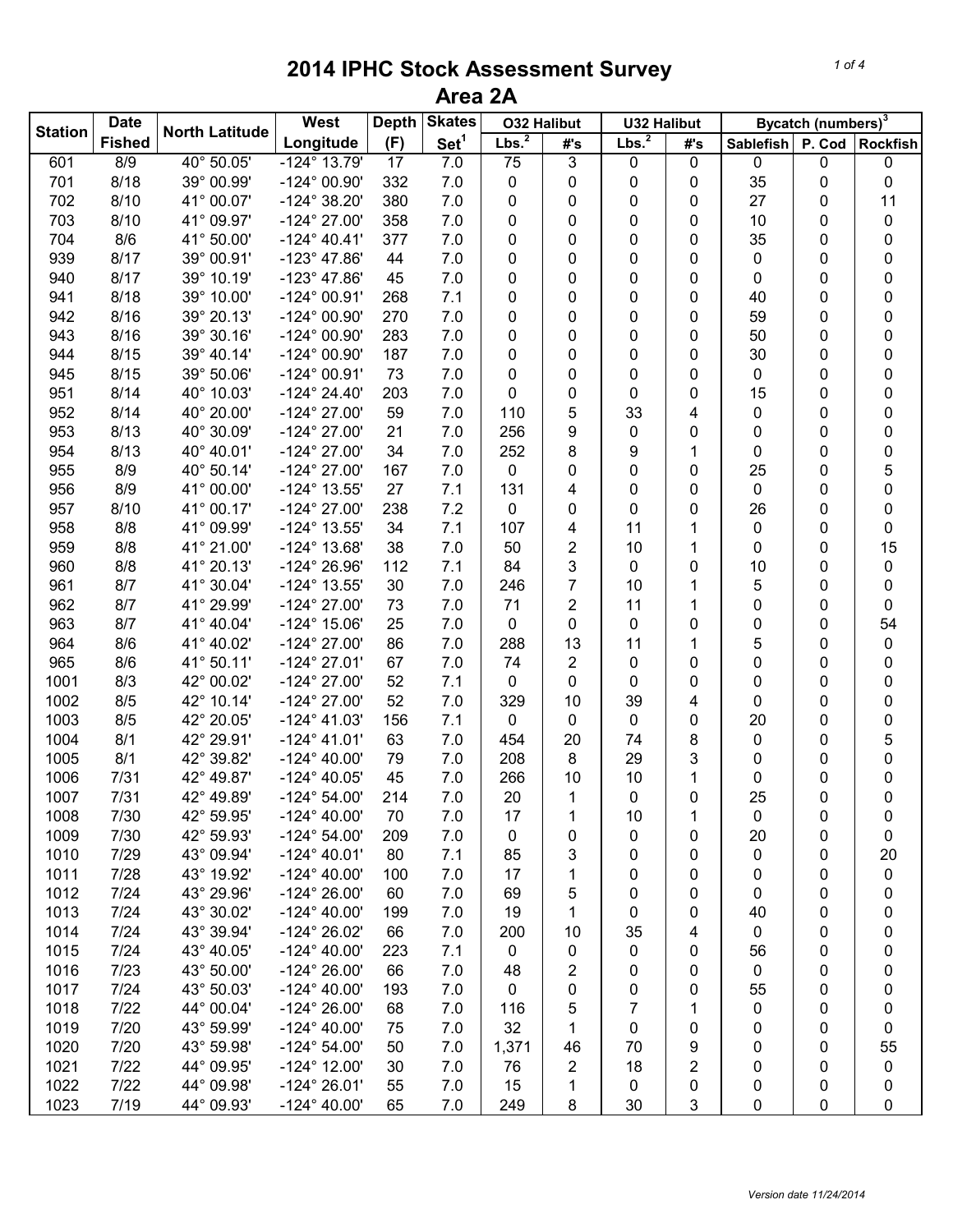|                | <b>Date</b>   |                        | West                  | <b>Depth</b> | <b>Skates</b>    |                   | <b>O32 Halibut</b> |                   | <b>U32 Halibut</b> |           | Bycatch (numbers) <sup>3</sup> |                 |  |
|----------------|---------------|------------------------|-----------------------|--------------|------------------|-------------------|--------------------|-------------------|--------------------|-----------|--------------------------------|-----------------|--|
| <b>Station</b> | <b>Fished</b> | <b>North Latitude</b>  | Longitude             | (F)          | Set <sup>1</sup> | Lbs. <sup>2</sup> | #'s                | Lbs. <sup>2</sup> | #'s                | Sablefish | P. Cod                         | <b>Rockfish</b> |  |
| 1024           | 7/20          | 44° 09.97'             | $-124^{\circ} 54.01'$ | 69           | 7.0              | 852               | 33                 | 28                | 3                  | 10        | 0                              | 45              |  |
| 1025           | 7/12          | 44° 19.96'             | $-124^{\circ}$ 12.00' | 29           | 7.0              | 31                | 1                  | 0                 | 0                  | 0         | 0                              | 0               |  |
| 1026           | 7/12          | 44° 19.93'             | $-124^{\circ} 26.00'$ | 48           | 7.0              | 178               | 7                  | 15                | 2                  | 0         | 0                              | 0               |  |
| 1027           | 7/19          | 44° 19.94'             | $-124^{\circ}$ 40.00' | 52           | 7.0              | 1,740             | 67                 | 45                | 5                  | 0         | 0                              | 26              |  |
| 1028           | 7/12          | 44° 30.04'             | $-124^{\circ}$ 12.00' | 30           | 7.0              | 98                | 4                  | 11                | 1                  | 0         | 0                              | 0               |  |
| 1029           | 7/11          | 44° 30.00'             | $-124^{\circ}$ 40.01' | 111          | 7.1              | 123               | 9                  | 133               | 15                 | 111       | 0                              | 0               |  |
| 1030           | 7/13          | 44° 39.92'             | $-124^{\circ}$ 11.00' | 33           | 7.0              | 0                 | 0                  | 0                 | 0                  | 0         | 0                              | 0               |  |
| 1031           | 7/13          | 44° 39.92'             | $-124^{\circ} 25.00'$ | 51           | 7.1              | 349               | 17                 | 87                | 11                 | 0         | 0                              | 0               |  |
| 1032           | 7/10          | 44° 39.94'             | $-124^{\circ}$ 40.00' | 156          | 7.0              | 14                | 1                  | 0                 | 0                  | 40        | 0                              | 0               |  |
| 1033           | 7/11          | 44° 39.97'             | $-124^{\circ} 54.00'$ | 286          | 7.0              | 0                 | 0                  | 0                 | 0                  | 20        | 0                              | 0               |  |
| 1034           | 7/9           | 44° 49.92'             | $-124^{\circ}$ 11.00' | 43           | 7.0              | 0                 | 0                  | 8                 | 1                  | 0         | 0                              | 0               |  |
| 1035           | 7/9           | 44° 49.96'             | $-124^{\circ} 25.00'$ | 83           | 7.1              | 420               | 26                 | 56                | 7                  | 0         | 0                              | 0               |  |
| 1036           | 7/10          | 44° 49.93'             | -124° 38.99'          | 193          | 7.0              | 143               | 6                  | 0                 | 0                  | 10        | 0                              | 5               |  |
| 1037           | 7/9           | 44° 59.97'             | $-124^{\circ}$ 11.00' | 60           | 7.2              | 59                | 3                  | 28                | 4                  | 0         | 0                              | 0               |  |
| 1038           | 7/7           | 44° 59.91'             | $-124^{\circ} 25.00'$ | 148          | 7.0              | 358               | 16                 | 10                | 1                  | 85        | 0                              | 10              |  |
| 1039           | 7/7           | 44° 59.95'             | -124° 39.00'          | 251          | 7.0              | 0                 | 0                  | 0                 | 0                  | 5         | 0                              | 5               |  |
| 1040           | 7/3           | 45° 09.92'             | $-124^{\circ}$ 11.00' | 72           | 7.0              | 285               | 16                 | 49                | 6                  | 0         | 0                              | 0               |  |
| 1041           | 7/3           | 45° 09.96'             | -124° 25.02'          | 202          | 7.0              | 0                 | 0                  | 0                 | 0                  | 40        | 0                              | 0               |  |
| 1042           | 7/3           | 45° 19.88'             | $-124^{\circ}$ 11.00' | 73           | 7.0              | 24                | 2                  | 19                | 2                  | 10        | 0                              | 0               |  |
| 1043           | 7/2           | 45° 19.89'             | $-124^{\circ} 25.00'$ | 197          | 7.0              | 0                 | 0                  | 0                 | 0                  | 20        | 0                              | 0               |  |
| 1044           | 7/2           | 45° 19.95'             | $-124^{\circ}$ 39.00' | 253          | 7.0              | 0                 | 0                  | 0                 | 0                  | 35        | 0                              | 0               |  |
| 1045           | 7/1           | 45° 29.91'             | $-124^{\circ}$ 11.00' | 68           | 7.0              | 331               | 19                 | 58                | 6                  | 0         | 0                              | 0               |  |
| 1046           | 7/1           | 45° 30.03'             | $-124^{\circ} 25.00'$ | 112          | 7.0              | 56                | 2                  | 15                | 2                  | 69        | 0                              | 0               |  |
| 1047           | 7/2           | 45° 29.90'             | $-124^{\circ}$ 39.00' | 259          | 7.0              | 0                 | 0                  | 0                 | 0                  | 35        | 0                              | 0               |  |
| 1048           | 7/1           | 45° 39.93'             | $-124^{\circ}$ 10.00' | 58           | 7.0              | 43                | 3                  | 10                | 1                  | 0         | 0                              | 0               |  |
| 1049           | 6/30          | 45° 40.00'             | $-124^{\circ} 25.00'$ | 91           | 7.0              | 35                | 2                  | 9                 | 1                  | 0         | 0                              | 10              |  |
| 1050           | 6/30          | 45° 39.86'             | $-124^{\circ}$ 39.00' | 183          | 7.0              | 48                | 2                  | 0                 | 0                  | 25        | 0                              | 15              |  |
| 1051           | 6/29          | 45° 49.93'             | $-124^{\circ}$ 09.97' | 53           | 7.0              | 75                | 4                  | 32                | 4                  | 0         | 0                              | 0               |  |
| 1052           | 6/29          | 45° 49.94'             | $-124^{\circ} 25.01'$ | 82           | 7.0              | 84                | 4                  | 0                 | 0                  | 5         | 0                              | 0               |  |
| 1053           | 6/30          | 45° 49.86'             | -124° 38.99'          | 112          | 7.0              | 0                 | 0                  | 9                 | 1                  | 40        | 0                              | 0               |  |
| 1054           | 6/29          | 46° 00.28'             | -124° 09.99'          | 47           | 7.0              | 11                | 1                  | 64                | 7                  | 0         | 0                              | 0               |  |
| 1055           | 6/28          | 45° 59.89'             | $-124^{\circ} 24.00'$ | 77           | 7.0              | 0                 | 0                  | 0                 | 0                  | 0         | 0                              | 0               |  |
| 1056           | 6/28          | $45^{\circ}$<br>59.86' | -124° 38.99'          | 103          | 7.0              | 253               | 15                 | 21                | 2                  | 25        | 0                              | 0               |  |
| 1057           | 6/28          | 46° 09.88'             | $-124^{\circ}$ 39.00' | 130          | 7.0              | 97                | 5                  | 36                | 4                  | 110       | 0                              | 5               |  |
| 1058           | 6/25          | 46° 19.96'             | $-124^{\circ}$ 23.95' | 65           | 7.1              | 0                 | 0                  | 0                 | 0                  | 0         | 0                              | 0               |  |
| 1059           | 6/24          | 46° 29.95'             | -124° 23.99'          | 51           | 7.0              | 30                | 1                  | 17                | 2                  | 0         | 0                              | 0               |  |
| 1060           | 6/24          | 46° 40.01'             | $-124^{\circ} 24.00'$ | 45           | 7.0              | 0                 | 0                  | 4                 | 1                  | 0         | 0                              | 0               |  |
| 1061           | 6/22          | 46° 39.93'             | $-124^{\circ}$ 38.00' | 74           | 7.0              | 91                | 7                  | 128               | 17                 | 5         | 0                              | 0               |  |
| 1062           | 6/23          | 46° 49.98'             | $-124^{\circ} 24.00'$ | 38           | 7.0              | 14                | 1                  | 30                | 5                  | 0         | 0                              | 0               |  |
| 1063           | 6/22          | 46° 49.89'             | $-124^{\circ}$ 38.02' | 65           | 7.0              | 60                | 3                  | 5                 | 1                  | 0         | 0                              | 0               |  |
| 1064           | 6/21          | 46° 50.00'             | $-124^{\circ} 53.00'$ | 112          | 7.0              | 344               | 19                 | 116               | 13                 | 80        | 0                              | 10              |  |
| 1065           | 6/23          | 46° 59.89'             | $-124^{\circ} 25.41'$ | 31           | 7.0              | 127               | 5                  | 0                 | 0                  | 0         | 0                              | 0               |  |
| 1066           | 6/5           | 47° 00.01'             | $-124^{\circ}$ 38.00' | 52           | 7.0              | 87                | 6                  | 82                | 10                 | 0         | 0                              | 0               |  |
| 1067           | 6/21          | 46° 59.91'             | $-124^{\circ} 53.00'$ | 92           | 7.0              | 53                | 2                  | 31                | 4                  | 5         | 0                              | 0               |  |
| 1068           | 6/4           | 47° 09.98'             | $-124^{\circ} 24.00'$ | 25           | 7.0              | 600               | 23                 | 11                | 1                  | 0         | 0                              | 0               |  |
| 1069           | 6/5           | 47° 09.99'             | $-124^{\circ}$ 38.00' | 48           | 7.0              | 56                | 4                  | 34                | 4                  | 0         | 0                              | 0               |  |
| 1070           | 6/5           | 47° 09.89'             | $-124^{\circ} 53.01'$ | 83           | 7.0              | 147               | 11                 | 251               | 31                 | 0         | 0                              | 0               |  |
| 1071           | 6/6           | 47° 19.93'             | $-124^{\circ}$ 38.00' | 48           | 7.0              | 161               | 8                  | 34                | 4                  | 0         | 0                              | 0               |  |
| 1072           | 6/6           | 47° 29.98'             | $-124^{\circ}$ 52.99' | 96           | 7.0              | 602               | 31                 | 106               | 14                 | 44        | 0                              | 5               |  |
| 1073           | 6/14          | 47° 39.98'             | -124° 38.00'          | 26           | 7.0              | 432               | 22                 | 72                | 8                  | 0         | 0                              | 0               |  |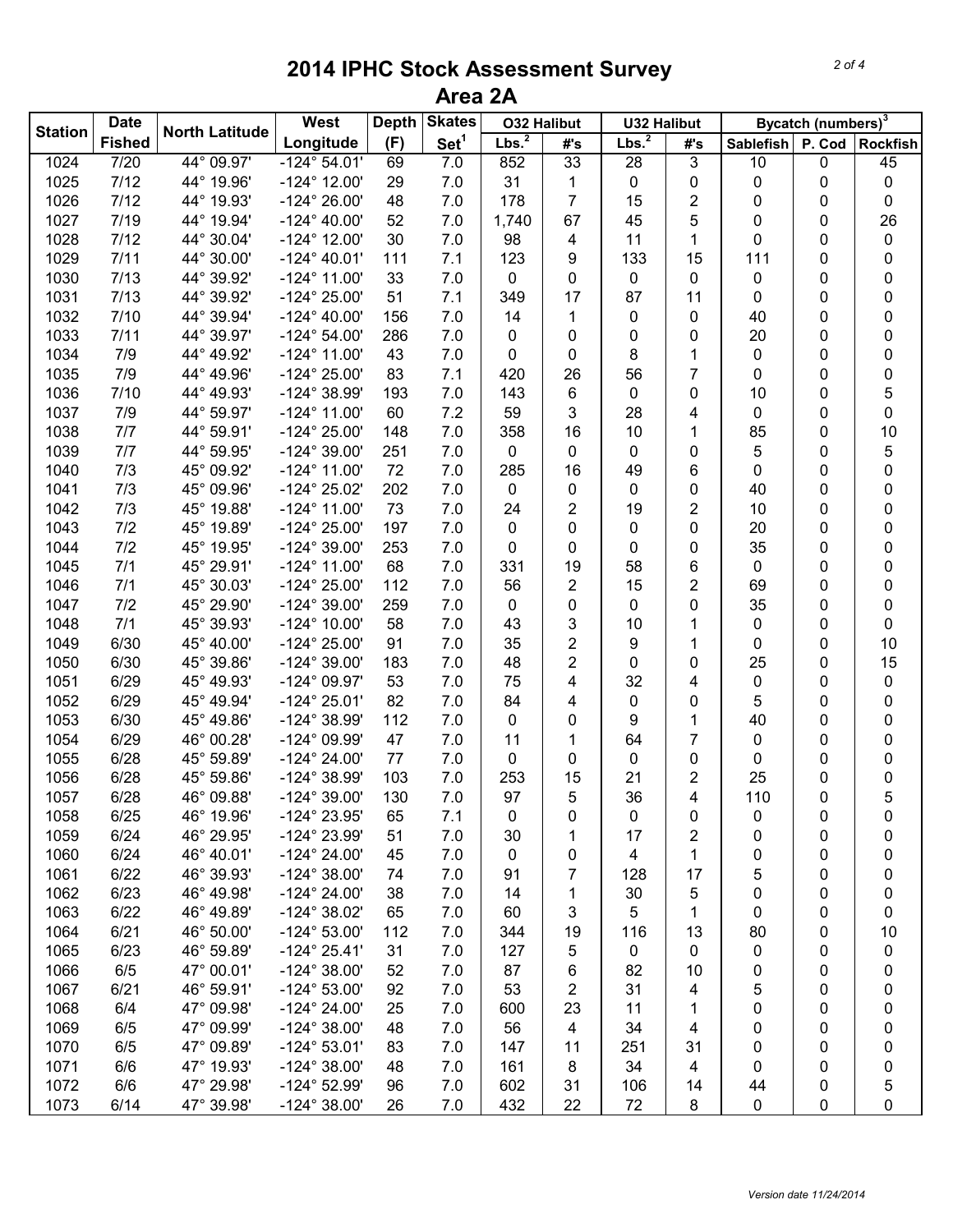|                | <b>Date</b>   |                       | West                  | <b>Skates</b><br><b>Depth</b> |                  | <b>O32 Halibut</b> |                | <b>U32 Halibut</b> |                 | Bycatch (numbers) <sup>3</sup> |        |                 |
|----------------|---------------|-----------------------|-----------------------|-------------------------------|------------------|--------------------|----------------|--------------------|-----------------|--------------------------------|--------|-----------------|
| <b>Station</b> | <b>Fished</b> | <b>North Latitude</b> | Longitude             | (F)                           | Set <sup>1</sup> | Lbs. <sup>2</sup>  | #'s            | Lbs. <sup>2</sup>  | #'s             | Sablefish                      | P. Cod | <b>Rockfish</b> |
| 1074           | 6/7           | 47° 39.97'            | $-124^{\circ} 53.00'$ | 62                            | 7.0              | 241                | 14             | 251                | $\overline{32}$ | 5                              | 0      | 0               |
| 1075           | 6/15          | 47° 49.91'            | $-124^{\circ} 53.00'$ | 53                            | 7.1              | 132                | 8              | 136                | 16              | $\overline{2}$                 | 0      | 0               |
| 1076           | 6/15          | 47° 50.00'            | $-125^{\circ}$ 08.00' | 155                           | 7.0              | 29                 | $\overline{2}$ | 19                 | 2               | 44                             | 0      | 2               |
| 1077           | 6/15          | 47° 59.95'            | $-124^{\circ} 53.00'$ | 36                            | 7.0              | 39                 | 1              | 0                  | 0               | 0                              | 0      | 0               |
| 1078           | 6/13          | 47° 59.98'            | $-125^{\circ}$ 08.00' | 78                            | 7.0              | 320                | 17             | 157                | 18              | 0                              | 0      | 0               |
| 1079           | 6/17          | 47° 59.97'            | $-125^{\circ}$ 38.00' | 181                           | 7.0              | 190                | 8              | 11                 | 1               | 44                             | 0      | 43              |
| 1080           | 6/13          | 48° 09.89'            | $-124^{\circ} 53.00'$ | 32                            | 7.0              | 163                | 9              | 7                  | 1               | 0                              | 0      | 0               |
| 1081           | 6/13          | 48° 09.95'            | $-125^{\circ}$ 08.00' | 89                            | 7.0              | 88                 | 4              | 61                 | 8               | 19                             | 0      | 23              |
| 1082           | 6/8           | 48° 09.99'            | -125° 23.00'          | 62                            | 7.0              | 11                 | 1              | 0                  | 0               | 0                              | 0      | 5               |
| 1083           | 6/8           | 48° 09.99'            | $-125^{\circ}$ 38.00' | 93                            | 7.0              | 108                | 6              | 33                 | 4               | 0                              | 0      | 5               |
| 1084           | 6/8           | 48° 20.02'            | -125° 23.00'          | 68                            | 7.1              | 17                 | 1              | 0                  | 0               | 0                              | 0      | 0               |
| 1101           | 7/29          | 43° 19.91'            | -124° 26.26'          | 31                            | 7.1              | 287                | 14             | 43                 | 5               | 0                              | 0      | 0               |
| 1102           | 7/23          | 43° 50.02'            | $-124^{\circ}$ 12.14' | 21                            | 7.1              | 101                | 5              | 0                  | 0               | 0                              | 0      | 0               |
| 1103           | 7/23          | 43° 59.98'            | $-124^{\circ}$ 12.00' | 28                            | 7.1              | 158                | 5              | 6                  | 1               | 0                              | 0      | 0               |
| 1104           | 7/13          | 44° 29.91'            | $-124^{\circ} 26.00'$ | 38                            | 7.0              | 417                | 17             | 33                 | 4               | 0                              | 0      | 0               |
| 1105           | 7/11          | 44° 30.02'            | $-124^{\circ} 54.00'$ | 239                           | 7.0              | 25                 | 1              | 0                  | 0               | 40                             | 0      | 0               |
| 1107           | 6/26          | 46° 09.94'            | -124° 09.98'          | 32                            | 7.0              | 88                 | 3              | 0                  | 0               | 0                              | 0      | 0               |
| 1108           | 6/26          | 46° 10.27'            | $-124^{\circ} 24.00'$ | 67                            | 7.0              | 36                 | 3              | 0                  | 0               | 0                              | 0      | 0               |
| 1115           | 6/6           | 47° 29.91'            | -124° 37.99'          | 37                            | 7.0              | 273                | 17             | 32                 | 4               | 0                              | 0      | 0               |
| 1116           | 5/30          | 47° 19.79'            | $-122^{\circ} 28.16'$ | 60                            | 6.8              | 0                  | 0              | 0                  | 0               | 0                              | 0      | 0               |
| 1117           | 5/30          | 47° 29.46'            | -122° 26.48'          | 72                            | 7.1              | 0                  | 0              | 0                  | 0               | 0                              | 0      | 0               |
| 1118           | 5/29          | 47° 50.23'            | -122° 25.20'          | 94                            | 7.1              | 0                  | 0              | 0                  | 0               | 0                              | 0      | 0               |
| 1119           | 5/29          | 47° 50.26'            | -122° 39.89'          | 33                            | 7.0              | 0                  | 0              | 0                  | 0               | 0                              | 0      | 0               |
| 1121           | 5/28          | 48° 09.97'            | $-122^{\circ}$ 54.89' | 26                            | 7.1              | 237                | 6              | 8                  | 1               | 0                              | 0      | 0               |
| 1122           | 5/27          | 48° 09.81'            | -123° 21.60'          | 43                            | 7.0              | 674                | 28             | 114                | 13              | 0                              | 0      | 0               |
| 1123           | 5/27          | 48° 09.93'            | $-123°38.12'$         | 31                            | 7.0              | 166                | 10             | 45                 | 5               | 0                              | 2      | 0               |
| 1124           | 5/28          | 48° 19.86'            | $-122^{\circ}54.71'$  | 44                            | 7.0              | 75                 | 4              | 0                  | 0               | 0                              | 0      | 0               |
| 1125           | 5/28          | 48° 19.82'            | -123° 08.09'          | 62                            | 7.0              | 597                | 27             | 49                 | 5               | 0                              | 2      | 0               |
| 1126           | 6/3           | 48° 19.00'            | -124° 22.99'          | 31                            | 7.0              | 112                | 7              | 19                 | 3               | 0                              | 0      | 0               |
| 1127           | 5/26          | 48° 40.03'            | -123° 07.62'          | 53                            | 7.0              | 129                | 6              | 0                  | 0               | 0                              | 0      | 0               |
| 1128           | 5/25          | 48° 49.84'            | $-122^{\circ}52.77'$  | 37                            | 7.0              | 177                | 8              | 11                 | 1               | 0                              | 0      | 0               |
| 1517           | 6/12          | 48° 19.93'            | $-124^{\circ} 53.00'$ | 108                           | 7.0              | 155                | 9              | 27                 | 3               | 6                              | 1      | 23              |
| 1519           | 6/12          | 48° 20.03'            | $-125^{\circ}$ 08.00' | 73                            | 7.0              | 0                  | 0              | 0                  | 0               | 1                              | 0      | 2               |
| 1525           | 6/12          | 48° 29.58'            | $-124^{\circ}53.41'$  | 66                            | 7.0              | 70                 | 4              | $\overline{7}$     | 1               | 0                              | 0      | 0               |
| 1601           | 8/2           | 42° 20.00'            | $-124^{\circ}$ 27.34' | 18                            | 7.0              | 59                 | 1              | 0                  | 0               | 0                              | 0      | 0               |
| 1602           | 8/2           | 42° 29.97'            | $-124^{\circ}$ 31.00' | 23                            | 7.0              | 100                | 4              | 0                  | 0               | 0                              | 0      | 0               |
| 1603           | 7/29          | 43° 09.95'            | -124° 26.30'          | 13                            | 7.0              | 0                  | 0              | 0                  | 0               | 0                              | 0      | 0               |
| 1615           | 6/26          | 46° 20.01'            | $-124^{\circ}$ 09.54' | 13                            | 7.0              | 0                  | 0              | 0                  | 0               | 0                              | 0      | 0               |
| 1616           | 6/24          | 46° 30.02'            | $-124^{\circ}$ 09.48' | 16                            | 6.9              | 0                  | 0              | 0                  | 0               | 0                              | 0      | 0               |
| 1617           | 6/23          | 46° 50.02'            | $-124^{\circ}$ 09.70' | 9                             | 7.0              | 0                  | 0              | 0                  | 0               | 0                              | 0      | 0               |
| 1618           | 6/4           | 47° 20.00'            | $-124^{\circ} 24.00'$ | 17                            | 7.0              | 276                | 10             | 0                  | 0               | 0                              | 0      | 0               |
| 1619           | 6/4           | 47° 29.96'            | $-124^{\circ}$ 24.95' | 10                            | 7.1              | 68                 | $\overline{c}$ | 0                  | 0               | 0                              | 0      | 0               |
| 1620           | 6/14          | 47° 50.03'            | $-124^{\circ}$ 38.00' | 15                            | 7.0              | 749                | 37             | 94                 | 10              | 0                              | 0      | 0               |
| 1621           | 5/31          | 48° 09.65'            | $-122^{\circ}$ 24.46' | 13                            | 7.0              | 0                  | 0              | 0                  | 0               | 0                              | 0      | 0               |
| 1624           | 5/25          | 48° 59.59'            | $-122^{\circ}$ 52.88' | 15                            | 7.0              | 0                  | 0              | 0                  | 0               | 0                              | 0      | 0               |
| 1701           | 8/3           | 42° 00.00'            | $-124^{\circ}$ 40.48' | 317                           | 7.0              | 0                  | 0              | 0                  | 0               | 25                             | 0      | 0               |
| 1702           | 8/5           | 42° 10.07'            | $-124^{\circ}$ 41.00' | 290                           | 7.0              | 0                  | 0              | 0                  | 0               | 25                             | 0      | 0               |
| 1703           | 7/31          | 42° 40.07'            | $-124^{\circ} 54.00'$ | 404                           | 7.2              | 0                  | 0              | 0                  | 0               | 56                             | 0      | 10              |
| 1704           | 7/30          | 43° 09.92'            | $-124^{\circ} 54.00'$ | 277                           | 4.0              | 0                  | 0              | 0                  | 0               | 16                             | 0      | 4               |
| 1705           | 7/28          | 43° 19.94'            | $-124^{\circ}53.73'$  | 351                           | 7.0              | 0                  | 0              | 0                  | 0               | 65                             | 0      | 5               |